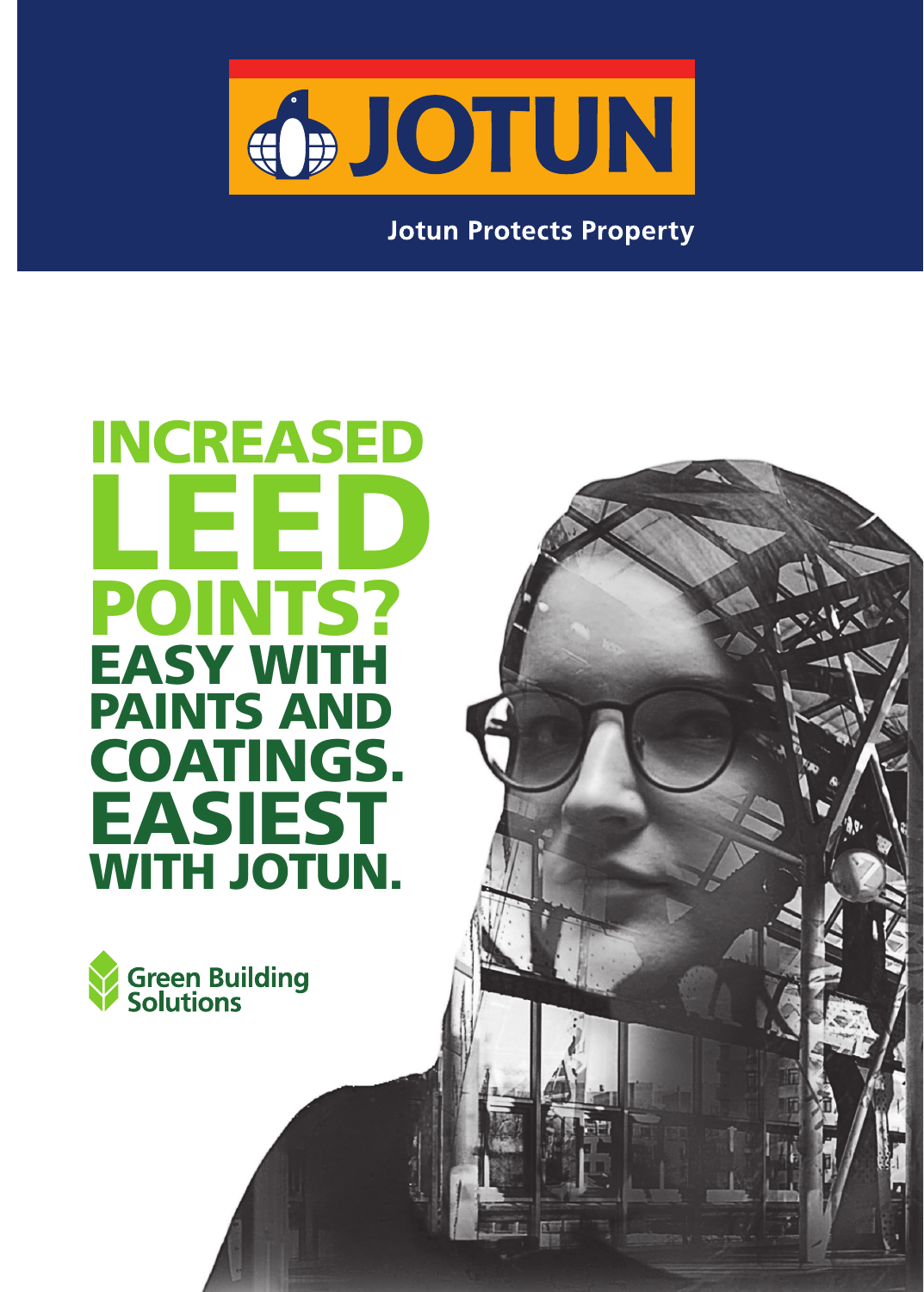# Look at building green differently

**Making a building as green as possible can be difficult to achieve. Green Building Solutions from Jotun makes it far easier to attain Leadership in Energy and Environmental Design (LEED) certification.**

In fact, to reach 'certified' level, paints and coatings from Jotun can contribute with up to 27% of your required points. And at platinum rating, Jotun can contribute with up to 14% of the 80 points required. For a fraction of your overall budget. Put simply, Jotun's paint and coatings solutions are the easiest way to design, specify, beautify and protect greener buildings on the market.



There are four levels of certification. The number of points a project earns determines the level of certification.



## Increased LEED points? Easy with paints and coatings. Easiest with Jotun.

**The importance of forward planning the interior and exterior materials and resources to be used when developing and constructing a building is crucial. This is demonstrated by more than 94,000 projects across 165 countries and territories participating in the LEED system.** 

**Why is Jotun the easiest? We offer:** 



Green Building Products Green Building Guide Guide specification



**Jotun's Green Building Solutions is the easiest way to design, specify, beautify and protect greener buildings.**

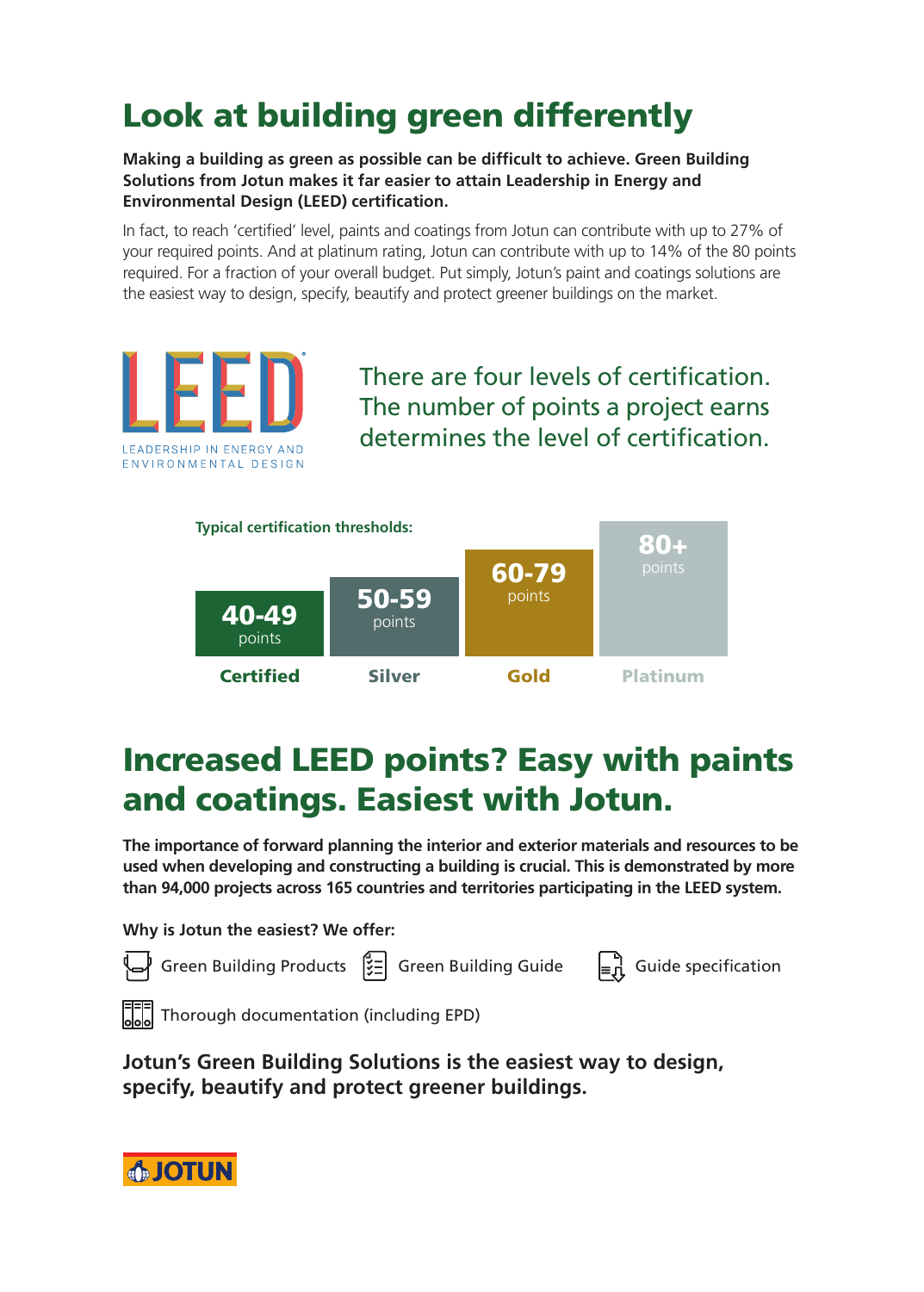#### The easy contribution to LEED points through three small steps:



Work out your building's requirements and identify certifications or requirements needed (e.g. LEEDv4 Platinum, ISO12944 corrosivity environment).



Find and select your supplier, and begin identifying products, using our downloadable guide specifications, making specifications even easier.



Identify the documentation you require, such as EPDs.

### Green Building Solutions products

A wide product portfolio to cover each aspect of your green building requirements.



Jotun may in fact contribute to 11 different LEED points with its products and thorough documentation.

Jotun GreenSteps

Increased LEED points? Easy with paints and coatings. Easiest with Jotun.

See how on **jotun.com/greenbuildingsolutions**